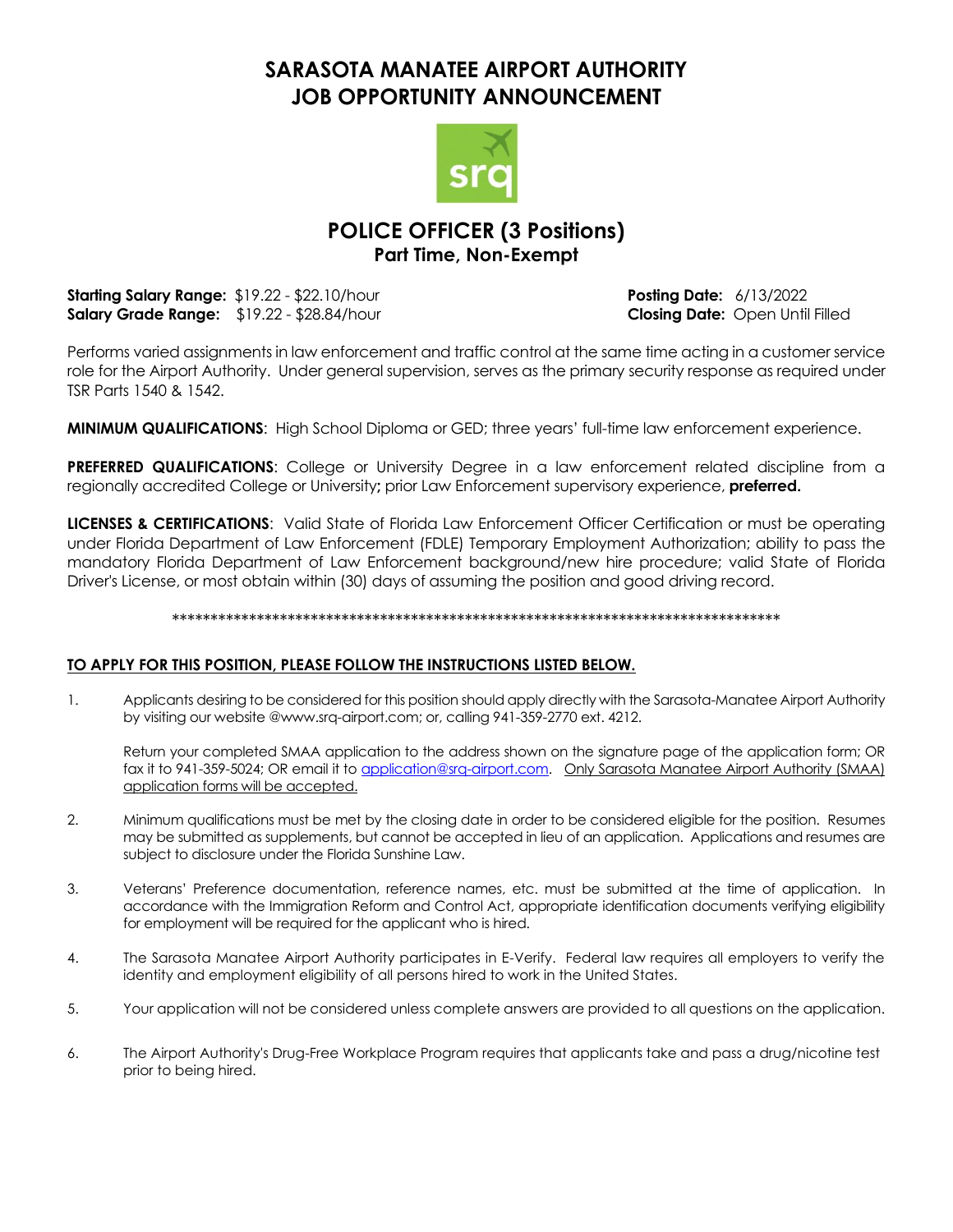

#### **SARASOTA MANATEE AIRPORT AUTHORITY JOB CLASS SPECIFICATION**

Job Code: 5007 Date Approved: 10/19 Grade: 28

- **JOB TITLE:** Police Officer
- **REPORTS TO:** Police Captain
- **DEPARTMENT:** Police
- **FLSA STATUS:** Non-Exempt

#### **JOB SUMMARY**

Performs varied assignments in law enforcement and traffic control at the same time acting in a customer service role for the Airport Authority. Under general supervision, serves as the primary security response as required under TSR Parts 1540 & 1542.

#### **JOB RESPONSIBILITIES**

#### **Essential Job Responsibilities:**

Patrol the Airport terminal and Airport premises and enforces law and order by ensuring individuals abide by security related state, local, federal laws, FAA, TSA regulations, and Airport policies, practices, and procedures.

Performs foot and vehicular patrols of terminal buildings, parking lots, tollbooth area, runway, perimeter road (outside and inside), and grounds for prevention of trespass, theft, and other criminal activity.

Responds to major accident, crime or fire scenes, exercises command responsibility as required by circumstances and determines appropriate law enforcement or other emergency response.

Responds to a variety of calls that require several intervention approaches ranging from personal counseling techniques to the use of force such as accidents, various misdemeanors and felonies, traffic and crowd problems.

Issues warnings and citations and makes arrests as required. Conducts investigations, writes incident and vehicle accident reports.

Notifies AIRCOM to page drivers of vehicles violating rules and regulations. Retrieves lost property and processes in accordance with regulations.

Provides information and assistance to tenants and the general public.

Administers first aid and CPR in accordance with prescribed practices approved by the American Red Cross.

Participates in presentation of department training programs, crime prevention techniques and cross-training.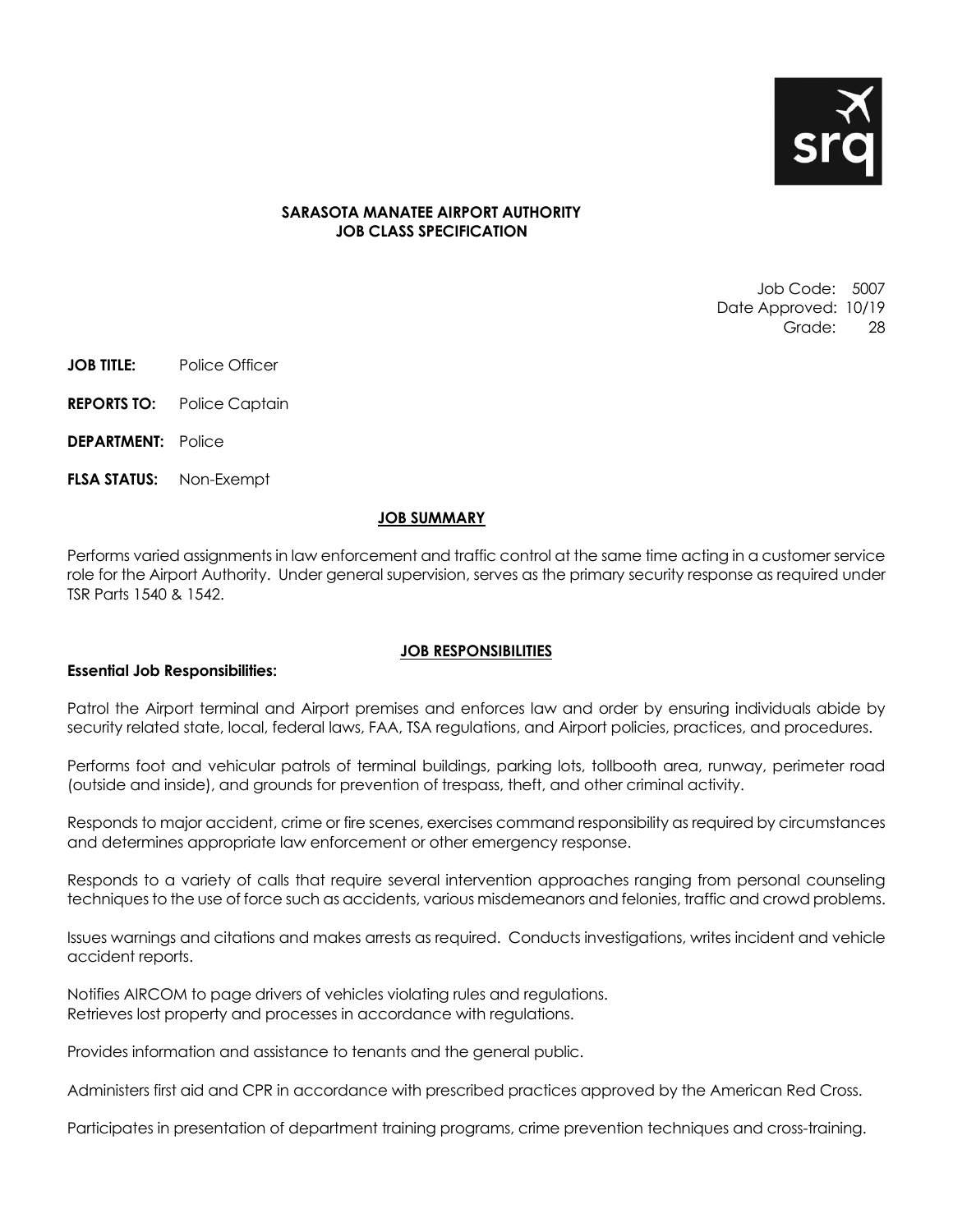#### **Other Job Responsibilities:**

Assists in maintenance (non-repairs) and cleaning of vehicles and other police equipment as directed.

May act in the capacity of a Field Training Officer.

May assume Officer In Charge (OIC) duties in the absence of a higher ranking Officer.

Assists U.S. Customs and other law enforcement agencies in special activities such as narcotics surveillance and transporting criminals.

Testifies in court when necessary.

Performs other related work as required.

#### **MATERIALS AND EQUIPMENT USED**

Computer, Training Materials, Communications Equipment, Office Equipment, Police Equipment, Firearms, Vehicles, Golf Carts, Radar Speed Enforcement Equipment, Emergency Medical Equipment.

#### **QUALIFICATIONS REQUIRED**

#### **Where "preferred" is indicated, the qualification is not essential.**

#### **Education and Experience:**

High School Diploma or GED.

Three years full time law enforcement experience.

College or University Degree in a law enforcement related discipline from a regionally accredited College or University**, preferred.**

Prior Law Enforcement supervisory experience, **preferred**.

#### **Licenses and Certifications:**

Valid State of Florida Law Enforcement Officer Certification or must be operating under Florida Department of Law Enforcement (FDLE) Temporary Employment Authorization.

Ability to pass the mandatory Florida Department of Law Enforcement background/new hire procedure.

Valid State of Florida Driver's License, or most obtain within (30) days of assuming the position and good driving record.

American Red Cross, Advanced CPR and First Aid Certification, **preferred.**

#### **Knowledge, Skills, and Abilities:**

Knowledge of law enforcement practices and procedures including those related to arrest, search and seizure, and evidence.

Knowledge of computers and their software programs for communication both written and electronic.

Knowledge of first aid principles and skill in their application.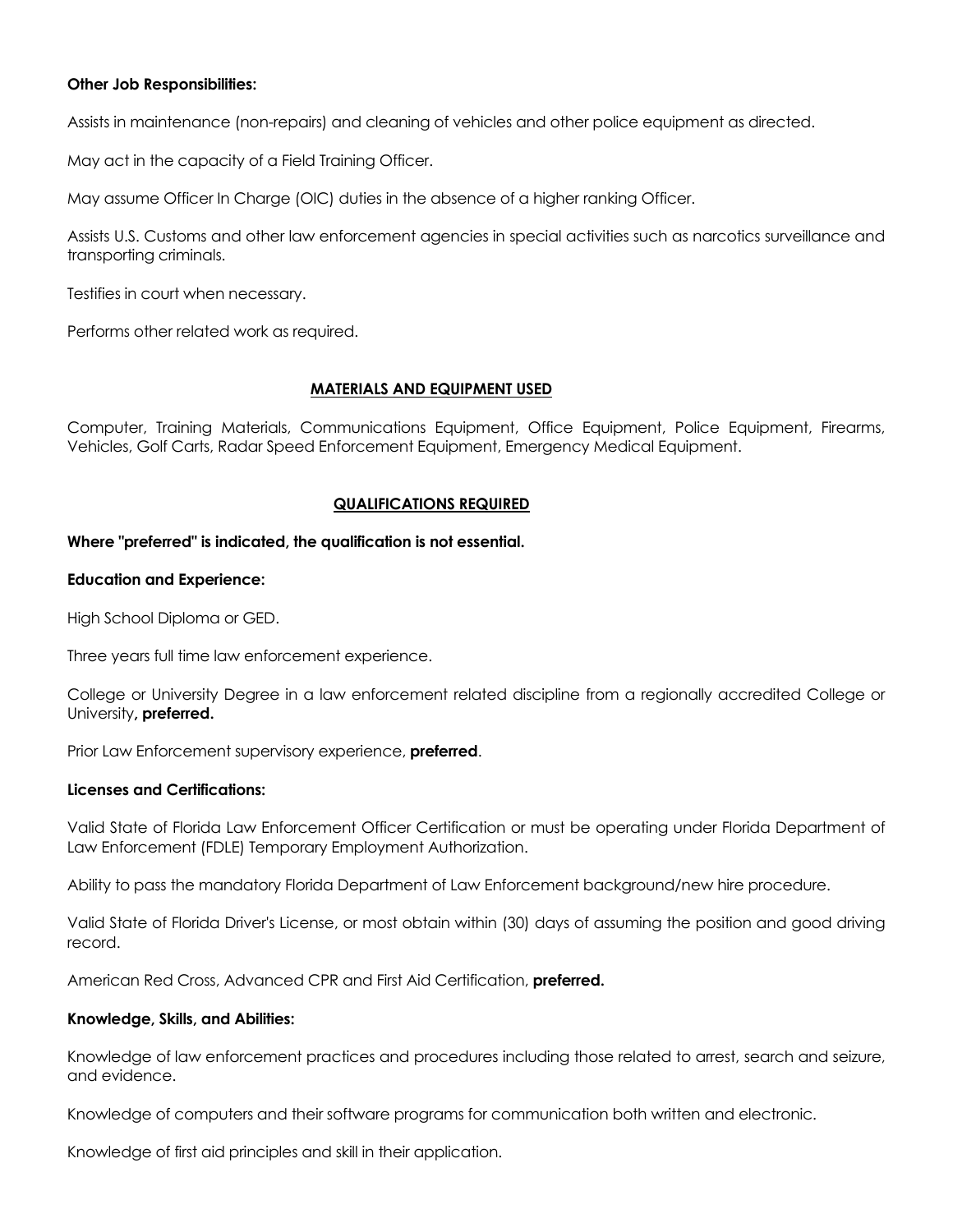Knowledge of report writing and accompanying form completion.

Knowledge of basic human relations techniques.

Knowledge of Customer Service**.**

Knowledge of the current principles, practices, and methods of airport law enforcement and security, **preferred**.

Ability to use and care for firearms.

Ability to communicate clearly and effectively, both oral and written.

Ability to use law enforcement reference materials.

Ability to understand and carry out oral and written instructions.

Ability to react quickly, appropriately, and calmly in non-routine and emergency situations.

Ability to handle enforcement functions firmly, impartially, and with respect for individual rights.

Ability to remain courteous and in control while serving and protecting the public.

Ability to work independently with minimal direct supervision.

Ability to develop and maintain effective working relationships with superiors, fellow employees, and the general public.

Ability to prepare accurate reports using electronic platforms and written media.

### **Work Environment:**

Individual works a varied schedule.

Individual must be able to work evenings, nights, or days.

This is a hands-on position.

Individual must be willing to work outdoors.

### **Physical Requirements:**

A Police Officer is subject to special risks which may require several intervention approaches ranging from personal counseling techniques to the use of force such as accidents, various misdemeanors and felonies, traffic and crowd problems. The individual must be sufficiently fit to safely perform in a variety of emergency situations.

### **Mental Requirements:**

A Police Officer must be capable of reacting quickly, appropriately and calmly in non-routine and emergency situations; have the ability to use and care for firearms; must be able to work independently with minimal direct supervision; and must remain courteous and in control while serving and protecting the public.

### **Environmental Requirements:**

The Police Officer principally works out of doors in the evening, at night and during the day in all types of weather conditions. The Police Officer may be exposed to hazardous environmental conditions, including, but not limited to, extreme heat and gas emissions.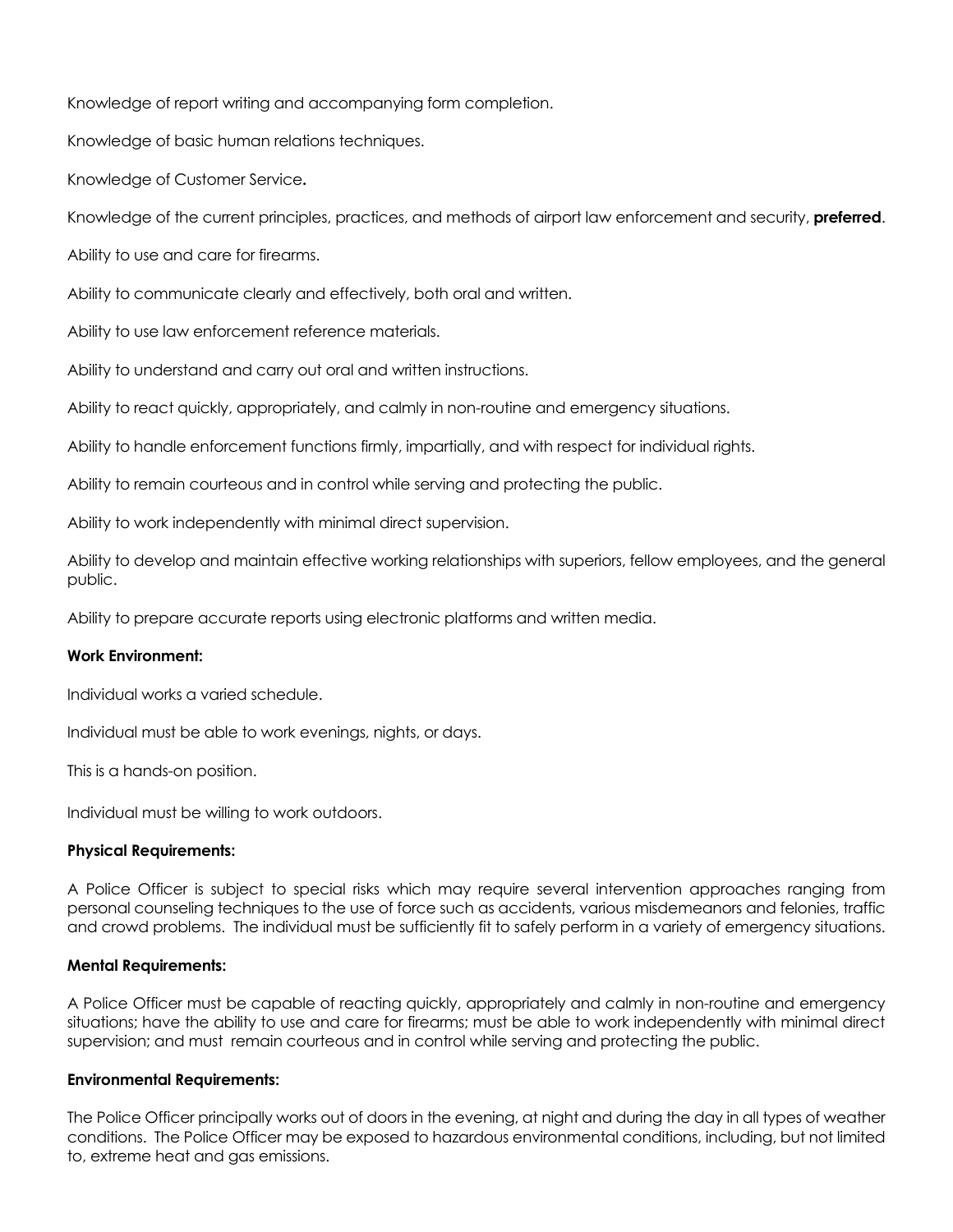### **Summary Clause:**

The duties and responsibilities listed in this job class specification are intended only as illustrations of the various duties to be performed and are not all inclusive. The omission of other specific duties does not exclude them from being performed by the Police Officer if the duties are similar, related, or a logical assignment to the position. This job class specification does not constitute an employment contract between SMAA and the Police Officer and is subject to change at the discretion of the Airport Authority*.*

*ALL REQUIREMENTS ARE SUBJECT TO POSSIBLE MODIFICATION TO REASONABLY ACCOMMODATE INDIVIDUALS WITH DISABILITIES. 5007one*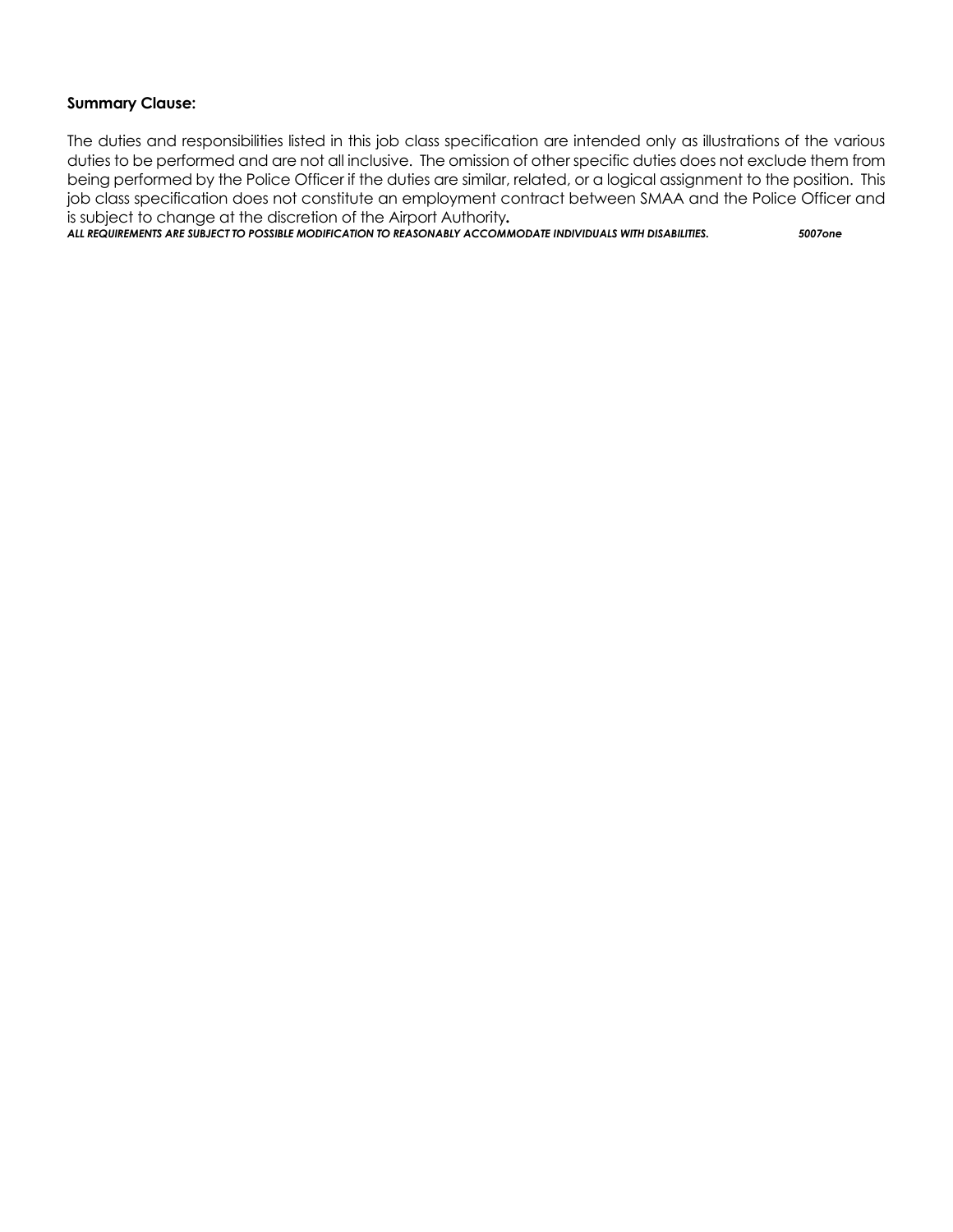

### **Physical/Mental Requirements**

#### **Job Title: Police Officer Access 2007**

# **Date: 10/19**

| <b>Physical/Mental</b>   | <u>Pais. 19717</u><br><b>Percentage of Time</b> |                   |                    |                                      |
|--------------------------|-------------------------------------------------|-------------------|--------------------|--------------------------------------|
|                          | Continuous 67-100%                              | Frequently 34-66% | Occasionally 1-33% | Infrequent - less<br>than once a day |
| Standing                 | $\mathsf X$                                     |                   |                    |                                      |
| Sitting                  |                                                 |                   | $\mathsf X$        |                                      |
| Walking                  | $\mathsf X$                                     |                   |                    |                                      |
| Lifting                  |                                                 |                   | $\mathsf X$        |                                      |
| $1-10$ lbs.              |                                                 |                   | Χ                  |                                      |
| 11-20 lbs.               |                                                 |                   | Χ                  |                                      |
| 21-35 lbs.               |                                                 |                   |                    | $\mathsf X$                          |
| 36-50 lbs.               |                                                 |                   |                    | $\mathsf X$                          |
| over 50 lbs.             |                                                 |                   |                    | $\mathsf X$                          |
| Carrying                 |                                                 |                   | $\mathsf X$        |                                      |
| Reaching                 |                                                 | $\mathsf X$       |                    |                                      |
| Climbing                 |                                                 |                   | $\mathsf X$        |                                      |
| Driving                  |                                                 | $\mathsf X$       |                    |                                      |
| Written<br>Communication |                                                 |                   |                    | $\mathsf X$                          |
| Oral<br>Communication    | $\mathsf X$                                     |                   |                    |                                      |
| Reading                  |                                                 |                   | $\mathsf X$        |                                      |
| <b>Hand Dexterity</b>    | $\mathsf X$                                     |                   |                    |                                      |
| Reasoning                |                                                 | $\mathsf X$       |                    |                                      |
| <b>Decision Making</b>   |                                                 |                   |                    | $\mathsf X$                          |
| Analyzing                |                                                 | $\mathsf X$       |                    |                                      |
| Sensory                  | $\sf X$                                         |                   |                    |                                      |
| Sight                    | $\mathsf X$                                     |                   |                    |                                      |

*The mental and physical aspects shown with an "X" relate to this specific position and have been identified for ADA compliance purposes only. This information shall not be used to determine salary grades, nor shall it be used to make comparisons with other positions.*